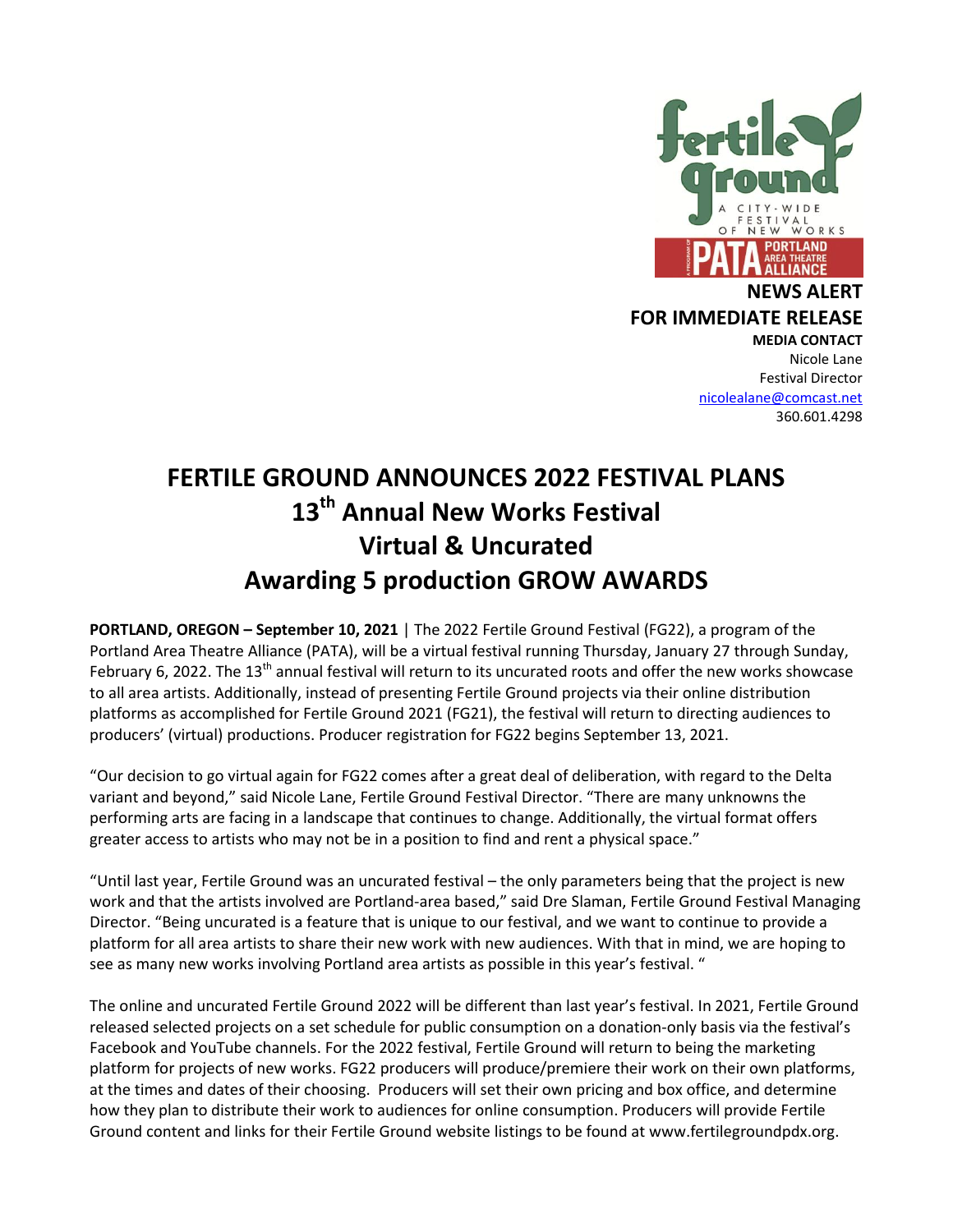(more)

### **2022 GROW AWARDS**

Fertile Ground organizers continue to be intent on fostering a festival that is more inclusive of and conducive to the participation of underrepresented communities. The festival is continuing work from 2021 efforts to address equity and access barriers to participation in the festival that exist for underrepresented artists. Fertile Ground's GROW Panel will select five GROW Award recipients to receive \$500 to be used in production of their Fertile Ground project. 2022 funding comes from prioritizing funds for this program in the Fertile Ground budget, and from The Think System Foundation.

In 2020, Fertile Ground was awarded Regional Arts & Culture Council Arts Equity & Access funding with the intention of expanding the organization's initiatives to address equity and remove barriers to participation in the festival that exist for underrepresented artists. That grant, along with private donations, allowed Fertile Ground to distribute \$4,500 in funds to nine artists through a new GROW Award program. Each artist/producer received a \$500 GROW Award.

### **2022 GROW PANEL**

For 2022, this 2021-formed body, will be 15-person community panel led by Samson Syharath. The GROW Panel will adjudicate the 2022 GROW Awards. New this year, the group will also designate FG22 projects as "selected" works if they meet the 2022 group's intention to highlight underrepresented communities,\* artistically interesting and culturally relevant "acts of creation," and projects with an innovative concept for a recorded piece intended for a digital media platform. The aim of this endeavor is to inform festival-goers of key projects that involve aligned artists and stories, and encourage typically underrepresented artists to be a part of Fertile Ground and elevate that work.

*\*BIPOC, LGBTQ2IA+, Disabled*

### **KEY LINKS**

[Fertile Ground Festival](http://fertilegroundpdx.org/) website for overview information about Fertile Ground 2022 [Portland Area Theatre Alliance](https://www.portlandtheatre.com/page-18123) (PATA) producer information page about applying for Fertile Ground 2022

### **KEY DATES**

|            | September 13 FG22 Registration & GROW AWARD Application Submissions Begins |
|------------|----------------------------------------------------------------------------|
| October 15 | FG22 Registration & GROW AWARD Application Submissions Ends                |
| October 25 | <b>GROW AWARDS Announced</b>                                               |
| December 1 | Fertile Ground 2021 Projects Announced                                     |
| January 27 | FG22 Start                                                                 |
| February 6 | FG22 End                                                                   |

## **ABOUT FERTILE GROUND**

Fertile Ground Festival of New Works, a program of the Portland Area Theatre Alliance (PATA), is an 11-day arts festival that is held every January/February in Portland, Oregon. The Fertile Ground Festival of New Works, serves our community's artists and audiences by offering a new works festival that features a myriad of artistic endeavors by local artists.

(more)